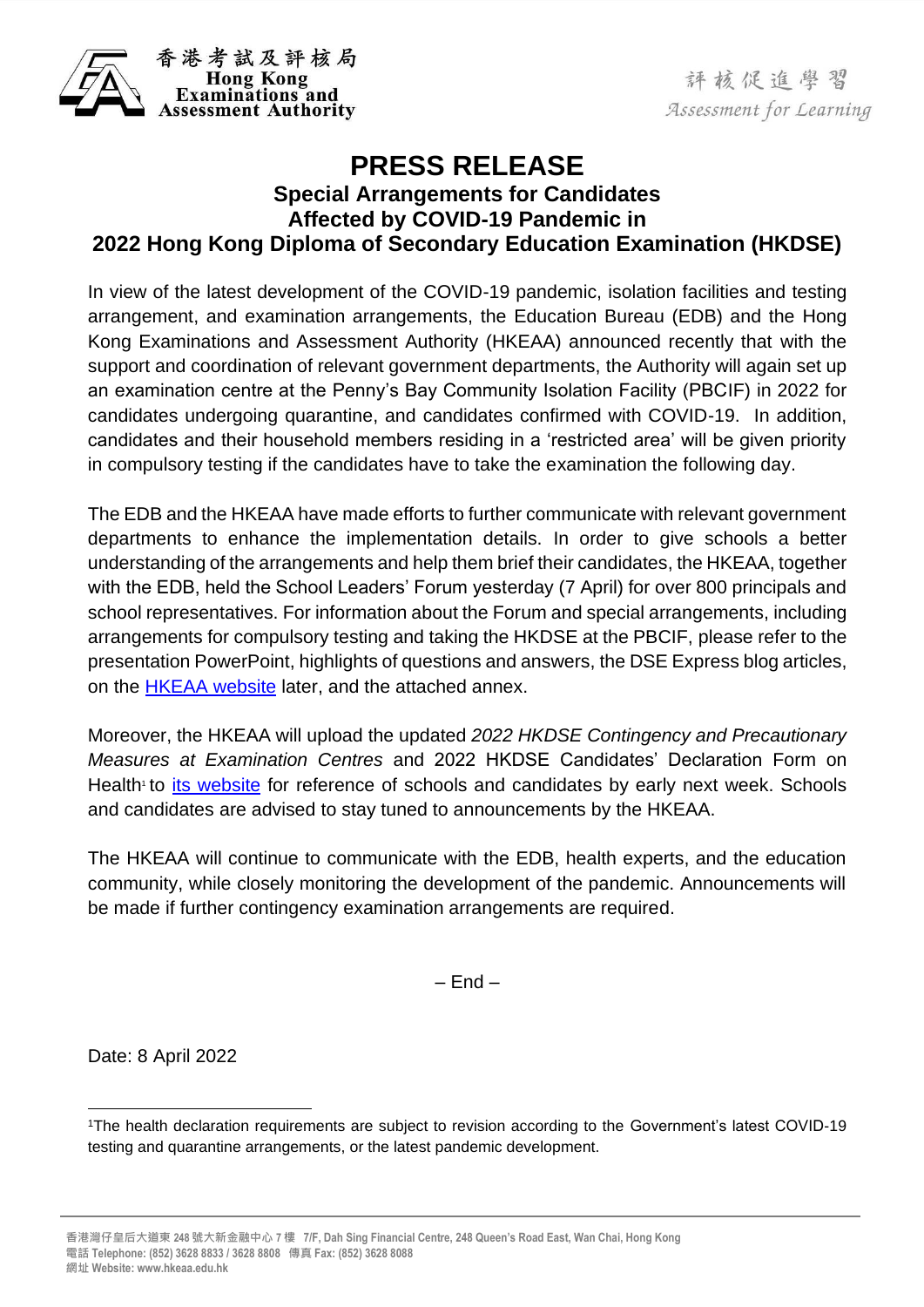## **Annex (Updated on 11 April 2022)**

## **Procedural flow for Candidates of 2022 HKDSE to go to Penny's Bay Community Isolation Facility (PBCIF) for taking examinations, undergoing quarantine and isolation**

| Need to sit for exam in that morning/afternoon<br>[22 April to 14 May]                                                                                                                                                                                                                                                                              |                                                        | No need to sit for exam that day <sup>2</sup><br>[16 April to 14 May <sup>3</sup> ]                                                                                                                                                                                                                                                               |
|-----------------------------------------------------------------------------------------------------------------------------------------------------------------------------------------------------------------------------------------------------------------------------------------------------------------------------------------------------|--------------------------------------------------------|---------------------------------------------------------------------------------------------------------------------------------------------------------------------------------------------------------------------------------------------------------------------------------------------------------------------------------------------------|
| Tested positive by<br>nucleic acid test <sup>4</sup> (NCT)/<br>Rapid antigen test<br>(RAT)                                                                                                                                                                                                                                                          | A close contact<br>of a confirmed<br>case <sup>5</sup> | Tested positive by NCT/RAT<br>or<br>a close contact of a confirmed case <sup>6</sup>                                                                                                                                                                                                                                                              |
| Recommended action before 6:30am<br>i. Inform the Public Examinations Information<br>Centre (PEIC) of the Hong Kong<br>Examinations and Assessment Authority<br>(HKEAA) (Tel: 3628 8860; operation starts<br>at 6:00am) whether to attend<br>the<br>examination. The HKEAA to share<br>the<br>information of the candidate concerned with<br>PBCIF. |                                                        | Inform the PEIC of the HKEAA as<br>soon as possible [Tel: 3628 8860<br>(office hours: Mon - Fri: 8:30 - 17:30,<br>except for public holidays)/email:<br>gc@hkeaa.edu.hk (outside office<br>hours)] whether to take<br>the<br>examination(s) in the next few days.<br>The HKEAA to share the information of<br>the candidate concerned with PBCIF. |
| ii. Candidate concerned to dial the designated<br>taxi hotline (Tel: 3693 4770); designated<br>services for candidates (from 6:00am -<br>8:00am) to arrange free-of-charge<br>designated taxi service to PBCIF.                                                                                                                                     |                                                        | Candidate concerned to dial the<br>designated hotline of the Fire Services<br>Department (Tel: 5211 9422) from<br>9:00am to 6:00pm to indicate identity<br>as an HKDSE candidate. Staff of<br>the hotline to contact PBCIF and<br>arrange free-of-charge designated                                                                               |

<sup>2</sup> There is no need for the candidate to arrive at PBCIF for examination on that day.

- <sup>3</sup> Generally speaking, a confirmed case will obtain a negative RAT result after 6-10 days after tested positive. Candidates who are tested positive or identified as close contacts before the commencement of HKDSE can request to undergo quarantine/isolation at PBCIF if they intend to take the examination there.
- 4 Including those candidates who need to undergo NCT due to the issuance of compulsory testing notices. For the candidates and the family members affected by the restricted testing declarations, they should present at the testing stations as soon as possible within the first 2 hours from the start of the operation for priority testing. Candidates should bring along their admission forms as to prove their identity as HKDSE candidates. All other family members not yet returned should also present at the testing stations on or before 8:00pm and identify themselves as the family members of the candidates for priority testing in an effort to secure a timely release of test result by 6:00am on the next day.
- <sup>5</sup> Definition of Close Contacts would be based on individual circumstances. Generally speaking, close contacts mainly refer to the family members who live with the confirmed case.
- <sup>6</sup> Auxiliary Medical Service will assist with the arrangement for close contacts. Designated taxis may also be arranged by Auxiliary Medical Service if necessary.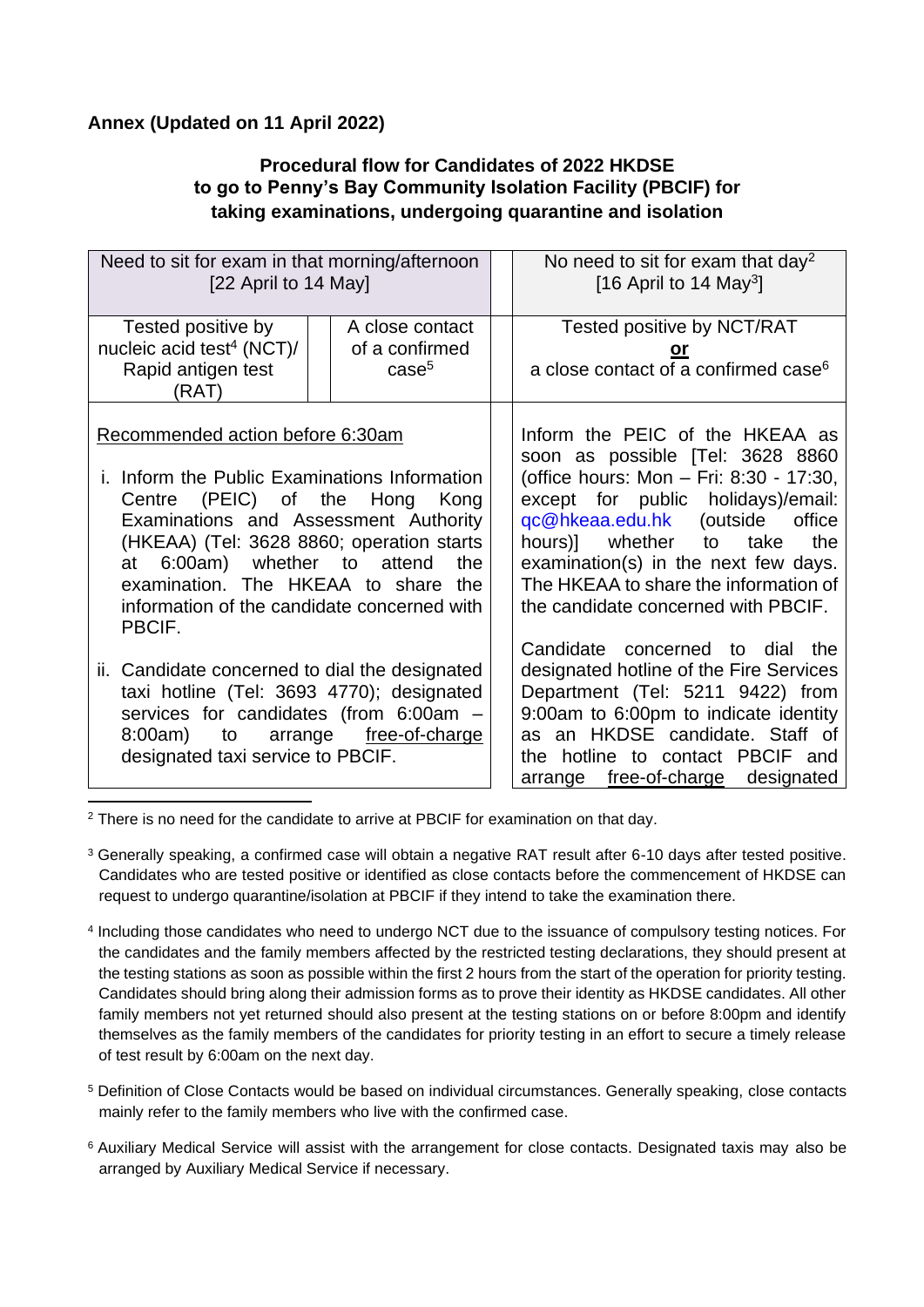| The taxis concerned would only provide<br>one-way point-to-point ride to PBCIF<br>to<br>Other<br>candidates.<br>passengers<br>or<br>destinations would not be covered.                                                                                                                                                                                                                                                             | transportation to take the candidate<br>concerned to PBCIF.<br>or<br>Candidate concerned to dial the<br>designated taxi hotline (Tel: 3693<br>4770) between 6:00pm and 10:00pm<br>to book designated taxi for the next<br>morning.                                                                                |
|------------------------------------------------------------------------------------------------------------------------------------------------------------------------------------------------------------------------------------------------------------------------------------------------------------------------------------------------------------------------------------------------------------------------------------|-------------------------------------------------------------------------------------------------------------------------------------------------------------------------------------------------------------------------------------------------------------------------------------------------------------------|
| Driver of designated taxis to contact the<br>candidate around 15 minutes prior to<br>the<br>estimated boarding time to confirm the final<br>boarding time and location.                                                                                                                                                                                                                                                            | Driver of designated transportation to<br>contact the candidate around<br>15<br>minutes prior to the estimated boarding<br>time to confirm the final boarding time<br>and location.                                                                                                                               |
| Candidate to bring the original copy of<br>admission form, the Hong Kong Identity Card<br>(HKID), and personal luggage, and board the<br>designated taxi at the agreed location.                                                                                                                                                                                                                                                   | Candidate to bring the original copy of<br>admission form, HKID and personal<br>luggage, and board the designated<br>transportation at the agreed location.                                                                                                                                                       |
| Upon arriving PBCIF, subject to the candidate's<br>status being a confirmed case or a close<br>contact of a confirmed case, Civil Aid Service<br>(CAS) staff to divert the candidates<br>to<br>designated zone for check-in with HKID and<br>storage of luggage. Candidates will then be led<br>to individual examination rooms to sit for<br>examination, examination personnel from the<br>HKEAA will check against the HKID and | Upon arriving PBCIF, subject to the<br>candidate's status being a confirmed<br>case or a close contact of a confirmed<br>case, CAS staff to check-in for the<br>candidate in line with established<br>procedures and inform the HKEAA the<br>information about candidates.<br>Candidates should declare or remind |
| admission form.<br>If the candidate arrives at PBCIF after 8:30am<br>due to traffic conditions, the HKEAA would<br>postpone the examination start time as<br>appropriate for the candidate on discretion.                                                                                                                                                                                                                          | their family members with positive<br>testing results to make declaration on<br>the 'Declaration System for Individuals<br>Tested Positive for COVID-19 using<br>Rapid Antigen Test':<br>https://www.chp.gov.hk/ratp/7                                                                                            |
| The candidate sits the examination in individual<br>rooms and examination personnel from the<br>HKEAA will patrol outside the units<br>for<br>invigilation.                                                                                                                                                                                                                                                                        | Take examination on the next day<br>(or/and<br>the<br>examination<br>days<br>thereafter).                                                                                                                                                                                                                         |
| Invigilators to collect answer scripts after the<br>examination.                                                                                                                                                                                                                                                                                                                                                                   |                                                                                                                                                                                                                                                                                                                   |

**<sup>7</sup>** In case of a positive NCT result, declaration should be made on the 'Online Submission of Information to Centre for Health Protection for COVID-19 Patients'.